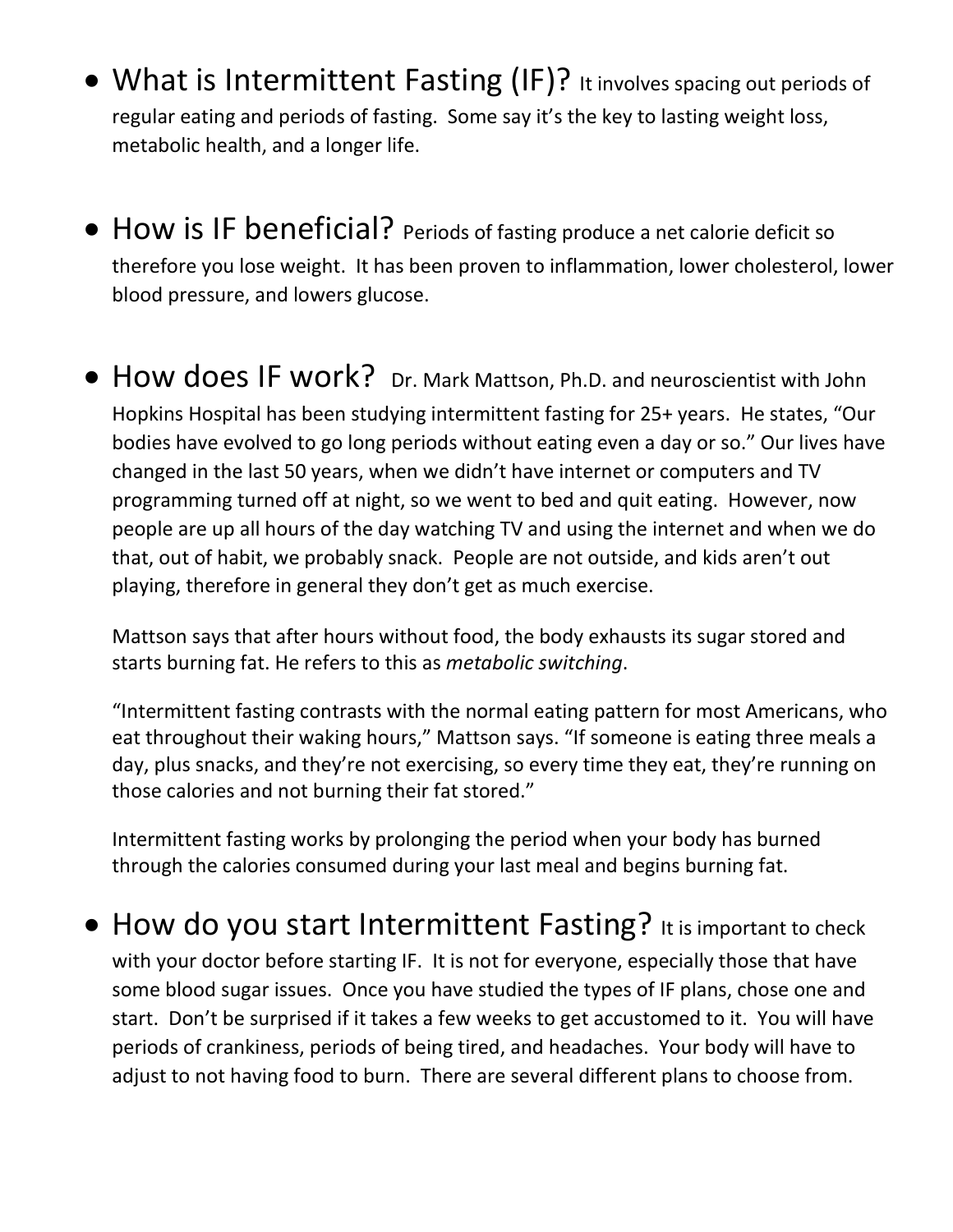# • What are the types of plans for IF?

- 1. The 16/8 plan. You will eat over an 8 hour period of your choosing. During your non-eating window, you can have water and any zero-calorie beverage of your choice, such as black coffee or tea. For instance you may choose to eat from 8:00 am to 4:00 pm, and then fast for the remainder of the day.
- 2. The 18/6 plan. You will eat over a 6 hour window and fast for 18 hours. Same thing applies on this plan you can have water and any zero calorie beverage of your choice, such as black coffee or tea. For instance you may choose to eat from 9:00 am until 3:00 pm.
- 3. The 5:2 plan. On this plan you will eat normal for five days out of the week and then you will take two days out of the week and consume 500-600 calories. With this plan it is important to not do the two days consecutively; for instance, do this on Tuesday and Thursday. On the two days that you are restricting your calorie intake it is important to eat healthy such as lean meats, fruits and vegetables and get as much protein as you can; that will help with the feeling of hunger. As stated, before you start such a plan it is important to converse with your doctor.
- 4. The 20/4 plan. This plan is not for everyone. It is important to discuss with your doctor before starting this plan. This is where you will fast for 20 hours and eat over a four-hour window.
- 5. The 24 hour plan. This plan is important to discuss with your doctor before starting, as well. On this plan you will go from breakfast to breakfast or lunch to lunch, so you will be eating and consuming calories each day you will just be going 24 hours between each meal.
- Who shouldn't try IF? Not everyone should try IF. Be sure to check with your physician before starting IF. People who are pregnant or trying to become pregnant, people who are taking diabetic medication (blood sugar can drop in the absence of food), or anyone taking several medications (lack of food can affect absorption and dosage. Also, if you have a history of eating disorders, prolonged periods of not eating can cause you to relapse.
- What can I eat while Intermittent Fasting? You can't go crazy while doing IF and eat a lot of junk food during your eating periods. It is very important to maintain a healthy diet consisting of lean meats, protein, leafy greens, fruit, vegetables, fiber and unrefined carbohydrates. You can't pack your day full of fried and processed foods and expect to benefit from it.